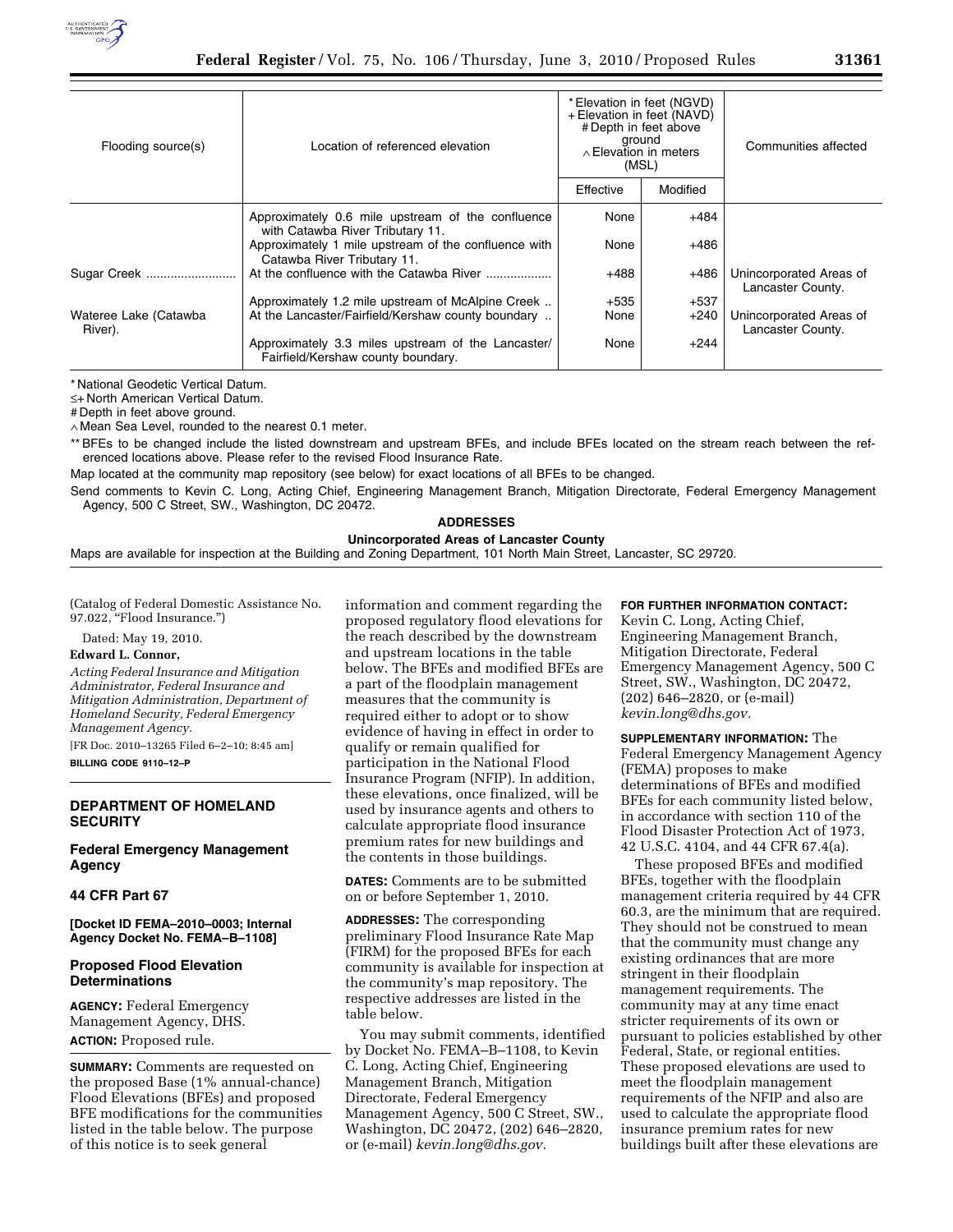made final, and for the contents in those

Comments on any aspect of the Flood Insurance Study and FIRM, other than the proposed BFEs, will be considered. A letter acknowledging receipt of any comments will not be sent.

*National Environmental Policy Act.*  This proposed rule is categorically excluded from the requirements of 44 CFR part 10, Environmental Consideration. An environmental impact assessment has not been

prepared. *Regulatory Flexibility Act.* As flood elevation determinations are not within the scope of the Regulatory Flexibility Act, 5 U.S.C. 601–612, a regulatory flexibility analysis is not required.

*Executive Order 12866, Regulatory Planning and Review.* This proposed rule is not a significant regulatory action under the criteria of section 3(f) of Executive Order 12866, as amended.

*Executive Order 13132, Federalism.*  This proposed rule involves no policies that have federalism implications under Executive Order 13132.

*Executive Order 12988, Civil Justice Reform.* This proposed rule meets the applicable standards of Executive Order 12988.

# **List of Subjects in 44 CFR Part 67**

Administrative practice and procedure, Flood insurance, Reporting and recordkeeping requirements.

Accordingly, 44 CFR part 67 is proposed to be amended as follows:

# **PART 67—[AMENDED]**

1. The authority citation for part 67 continues to read as follows:

**Authority:** 42 U.S.C. 4001 *et seq.;*  Reorganization Plan No. 3 of 1978, 3 CFR, 1978 Comp., p. 329; E.O. 12127, 44 FR 19367, 3 CFR, 1979 Comp., p. 376.

### **§ 67.4 [Amended]**

2. The tables published under the authority of § 67.4 are proposed to be amended as follows:

| Flooding source(s)       | Location of referenced<br>elevation                         | * Elevation in feet (NGVD)<br>+ Elevation in feet<br>(NAVD)<br># Depth in feet<br>above ground<br>$\wedge$ Elevation in meters<br>(MSL) |          | Communities<br>affected |
|--------------------------|-------------------------------------------------------------|-----------------------------------------------------------------------------------------------------------------------------------------|----------|-------------------------|
|                          |                                                             | Effective                                                                                                                               | Modified |                         |
|                          | Leake County, Mississippi, and Incorporated Areas           |                                                                                                                                         |          |                         |
| Pearl River              | Approximately 1.0 mile downstream of State High-<br>way 35. | None                                                                                                                                    | $+341$   | City of Carthage.       |
|                          | Approximately 1.0 mile upstream of State Highway<br>35.     | None                                                                                                                                    | +343     |                         |
| <b>Tuscolameta Creek</b> | Approximately 555 feet downstream of State High-<br>way 35. | None                                                                                                                                    | $+356$   | Town of Walnut Grove.   |
|                          | Approximately 0.5 mile upstream of State Highway<br>35      | None                                                                                                                                    | $+357$   |                         |

\* National Geodetic Vertical Datum.

+ North American Vertical Datum.

# Depth in feet above ground.

∧ Mean Sea Level, rounded to the nearest 0.1 meter.

\*\* BFEs to be changed include the listed downstream and upstream BFEs, and include BFEs located on the stream reach between the referenced locations above. Please refer to the revised Flood Insurance Rate Map located at the community map repository (see below) for exact locations of all BFEs to be changed.

Send comments to Kevin C. Long, Acting Chief, Engineering Management Branch, Mitigation Directorate, Federal Emergency Management Agency, 500 C Street, SW., Washington, DC 20472.

### **ADDRESSES**

#### **City of Carthage**

Maps are available for inspection at City Hall, 212 West Main Street, Carthage, MS 39051. **Town of Walnut Grove** 

Maps are available for inspection at the Town Hall, 139 Main Street, Walnut Grove, MS 38189.

# **Stone County, Mississippi, and Incorporated Areas**

| Church House Branch         | Approximately 0.5 mile downstream of East 5th Av-<br>enue.  | None         | $+211$         | City of Wiggins.                                               |
|-----------------------------|-------------------------------------------------------------|--------------|----------------|----------------------------------------------------------------|
|                             | Approximately 385 feet upstream of East Borders<br>Avenue.  | None         | $+245$         |                                                                |
| Flint Creek                 | Approximately 574 feet downstream of Clubhouse<br>Drive.    | None         | $+171$         | City of Wiggins, Unincor-<br>porated Areas of Stone<br>County. |
|                             | Approximately 1,290 feet upstream of State High-<br>wav 29. | None         | $+187$         |                                                                |
| Flint Creek Tributary 2     | Approximately 350 feet upstream of Annis Lane               | None<br>None | +174<br>$+254$ | City of Wiggins.                                               |
| Four Mile Creek             | Approximately 1 mile downstream of South Azalea<br>Drive.   | None         | $+168$         | City of Wiggins, Unincor-<br>porated Areas of Stone<br>County. |
|                             | Approximately 345 feet upstream of West Miles Av-<br>enue.  | None         | $+261$         |                                                                |
| Four Mile Creek Tributary 1 | At the confluence with Four Mile Creek                      | None         | $+214$         | City of Wiggins.                                               |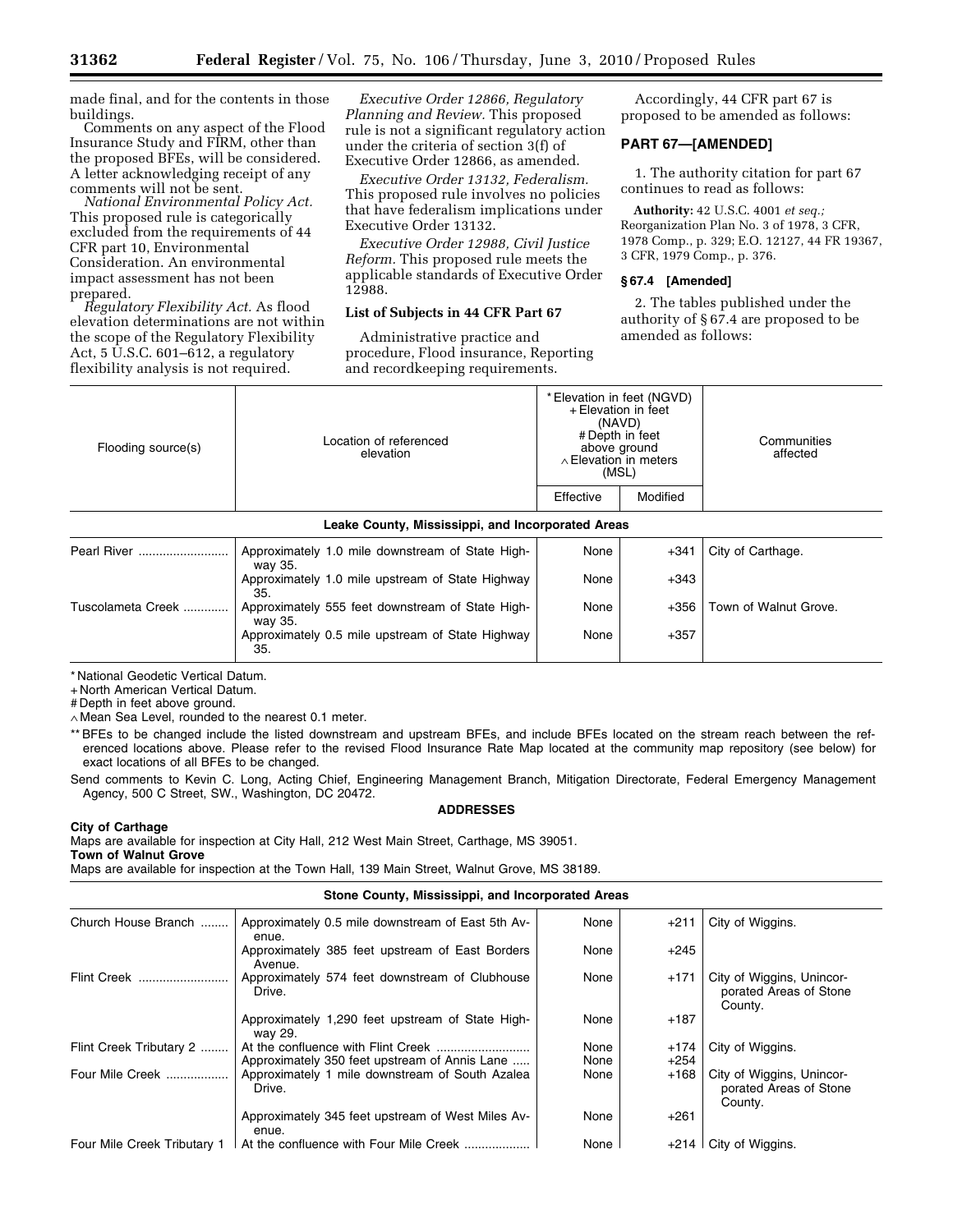| Flooding source(s)  | Location of referenced<br>elevation                         | * Elevation in feet (NGVD)<br>+ Elevation in feet<br>(NAVD)<br># Depth in feet<br>above ground<br>$\land$ Elevation in meters<br>(MSL) |          | Communities<br>affected                             |
|---------------------|-------------------------------------------------------------|----------------------------------------------------------------------------------------------------------------------------------------|----------|-----------------------------------------------------|
|                     |                                                             | Effective                                                                                                                              | Modified |                                                     |
|                     | Approximately 1,845 feet upstream of West Bond<br>Avenue.   | None                                                                                                                                   | $+261$   |                                                     |
| Red Creek Tributary | Approximately 0.5 mile downstream of Mill Avenue            | None                                                                                                                                   | $+166$   | City of Wiggins, Unincor-<br>porated Areas of Stone |
|                     | Approximately 1,345 feet upstream of State High-<br>way 29. | None                                                                                                                                   | $+220$   | County.                                             |

+ North American Vertical Datum.

# Depth in feet above ground.

∧ Mean Sea Level, rounded to the nearest 0.1 meter.

\*\* BFEs to be changed include the listed downstream and upstream BFEs, and include BFEs located on the stream reach between the referenced locations above. Please refer to the revised Flood Insurance Rate Map located at the community map repository (see below) for exact locations of all BFEs to be changed.

Send comments to Kevin C. Long, Acting Chief, Engineering Management Branch, Mitigation Directorate, Federal Emergency Management Agency, 500 C Street, SW., Washington, DC 20472.

#### **ADDRESSES**

### **City of Wiggins**

Maps are available for inspection at City Hall, 117 North 1st Street, Wiggins, MS 39577.

**Unincorporated Areas of Stone County** 

Maps are available for inspection at the Stone County Courthouse, 323 East Cavers Street, Wiggins, MS 39577.

Highway 100.

| Franklin County, Missouri, and Incorporated Areas |                                                                                    |        |        |                                                                                                          |
|---------------------------------------------------|------------------------------------------------------------------------------------|--------|--------|----------------------------------------------------------------------------------------------------------|
| Birch Creek                                       | Approximately 0.4 mile downstream of Denmark<br>Road.                              | None   | $+499$ | City of Union, Unincorporated<br>Areas of Franklin County.                                               |
|                                                   | Approximately 440 feet downstream of Prairie Dell<br>Road.                         | None   | $+543$ |                                                                                                          |
| Bourbeuse River Tributary                         | Approximately 0.6 mile upstream of the confluence<br>with the Bourbeuse River.     | None   | $+500$ | City of Union, Unincorporated<br>Areas of Franklin County.                                               |
|                                                   | Just downstream of Prairie Dell Road                                               | None   | $+550$ |                                                                                                          |
| <b>Busch Creek</b>                                |                                                                                    | $+486$ | $+491$ | City of Washington, Unincor-<br>porated Areas of Franklin<br>County.                                     |
|                                                   | Approximately 460 feet upstream of Schroeder<br>Lane.                              | None   | $+582$ |                                                                                                          |
| Dubois Creek                                      | Approximately 1,688 feet downstream of the con-<br>fluence with Busch Creek.       | $+486$ | $+491$ | City of Washington, Unincor-<br>porated Areas of Franklin<br>County.                                     |
|                                                   | Just downstream of State Highway 100                                               | $+486$ | $+491$ |                                                                                                          |
| Fiddle Creek                                      | Approximately 165 feet downstream of Labadie<br>Bottom Road.                       | $+479$ | $+483$ | Unincorporated Areas of<br>Franklin County.                                                              |
|                                                   | Approximately 0.8 mile upstream of County High-<br>way T.                          | $+482$ | $+483$ |                                                                                                          |
| Labadie Creek                                     | At the confluence with the Missouri River                                          | $+481$ | $+485$ | Unincorporated Areas of<br>Franklin County.                                                              |
|                                                   | Approximately 0.5 mile downstream of County<br>Highway T.                          | $+485$ | $+486$ |                                                                                                          |
| Little Tavern Creek                               | Approximately 1.0 mile downstream of County<br>Highway T.                          | $+478$ | $+480$ | Unincorporated Areas of<br>Franklin County.                                                              |
|                                                   | Approximately 0.5 mile downstream of County<br>Highway T.                          | $+478$ | $+480$ |                                                                                                          |
| Missouri River                                    | Approximately 3.3 miles downstream of the con-<br>fluence with Fiddle Creek.       | $+474$ | $+476$ | City of Berger, City of New<br>Haven, City of Washington,<br>Unincorporated Areas of<br>Franklin County. |
|                                                   | Approximately 0.6 mile downstream of the con-<br>fluence with Little Berger Creek. | $+514$ | $+516$ |                                                                                                          |
| Saint Johns Creek                                 | Approximately 1.2 mile downstream of West Link<br>Drive.                           | $+494$ | $+495$ | City of Washington, Unincor-<br>porated Areas of Franklin<br>County.                                     |
|                                                   | Approximately 1,475 feet downstream of State<br>Highway 100                        | $+494$ | $+495$ |                                                                                                          |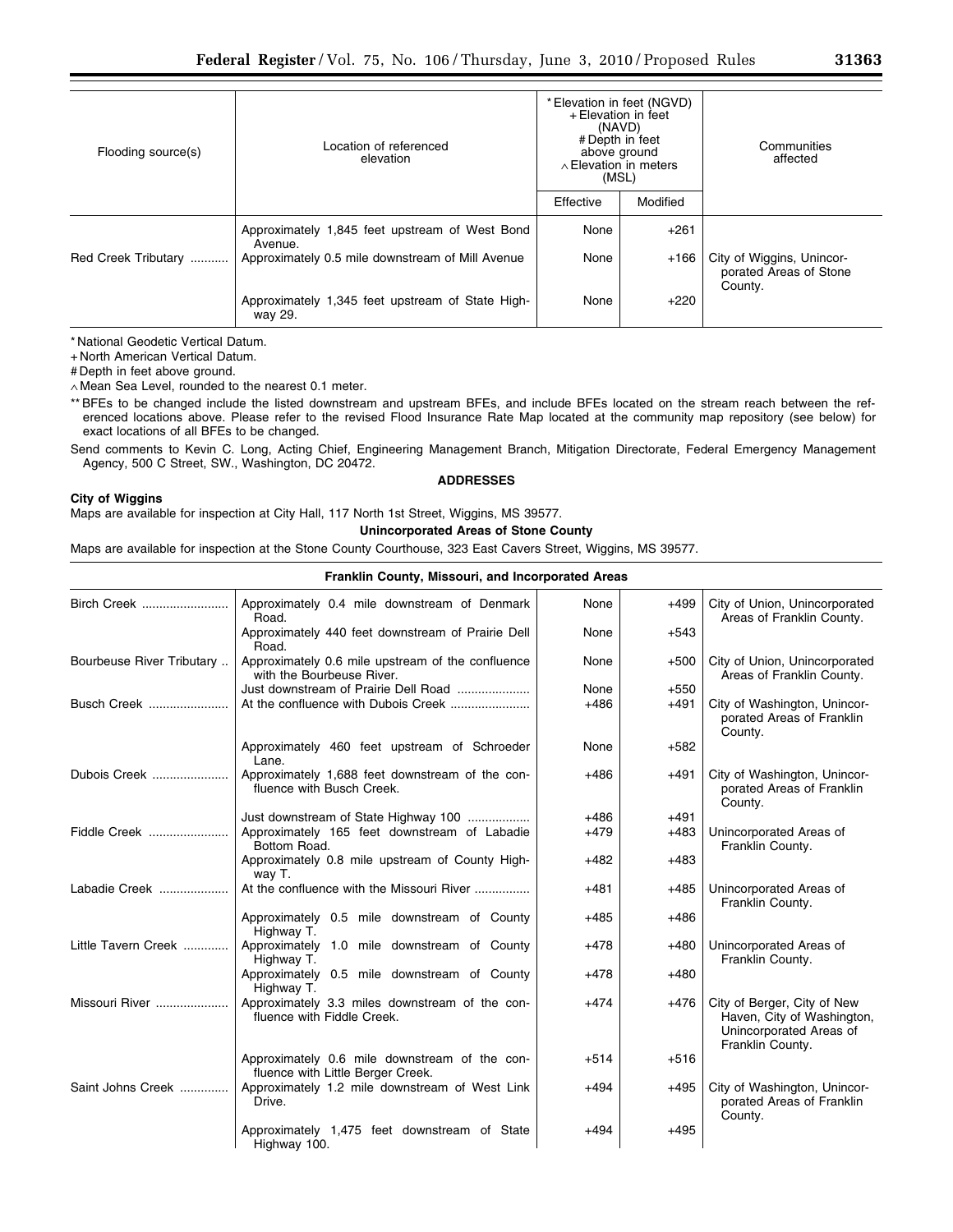| Flooding source(s)                   | Location of referenced<br>elevation                          | * Elevation in feet (NGVD)<br>+ Elevation in feet<br>(NAVD)<br># Depth in feet<br>above ground<br>$\wedge$ Elevation in meters<br>(MSL) |          | Communities<br>affected                                              |
|--------------------------------------|--------------------------------------------------------------|-----------------------------------------------------------------------------------------------------------------------------------------|----------|----------------------------------------------------------------------|
|                                      |                                                              | Effective                                                                                                                               | Modified |                                                                      |
| South Branch Busch Creek             |                                                              | $+486$                                                                                                                                  | $+491$   | City of Washington, Unincor-<br>porated Areas of Franklin<br>County. |
|                                      | Approximately 0.8 mile upstream of State Highway<br>100.     | None                                                                                                                                    | $+500$   |                                                                      |
| Southwest Branch Busch<br>Creek.     |                                                              | $+486$                                                                                                                                  | +493     | City of Washington, Unincor-<br>porated Areas of Franklin<br>County. |
|                                      | Approximately 0.5 mile upstream of State Highway<br>47.      | $+513$                                                                                                                                  | $+514$   |                                                                      |
| Unnamed Tributary to<br>Busch Creek. |                                                              | None                                                                                                                                    | +537     | City of Washington, Unincor-<br>porated Areas of Franklin<br>County. |
|                                      | Approximately 1,520 feet upstream of State High-<br>way 100. | None                                                                                                                                    | $+552$   |                                                                      |

+ North American Vertical Datum.

# Depth in feet above ground.

∧ Mean Sea Level, rounded to the nearest 0.1 meter.

\*\* BFEs to be changed include the listed downstream and upstream BFEs, and include BFEs located on the stream reach between the referenced locations above. Please refer to the revised Flood Insurance Rate Map located at the community map repository (see below) for exact locations of all BFEs to be changed.

Send comments to Kevin C. Long, Acting Chief, Engineering Management Branch, Mitigation Directorate, Federal Emergency Management Agency, 500 C Street, SW., Washington, DC 20472.

# **ADDRESSES**

#### **City of Berger**

Maps are available for inspection at 405 Rosalie Avenue, Berger, MO 63014.

**City of New Haven** 

Maps are available for inspection at 101 Front Street, New Haven, MO 63068.

**City of Union** 

Maps are available for inspection at 500 East Locust Street, Union, MO 63084.

### **City of Washington**

Maps are available for inspection at 405 Jefferson Street, Washington, MO 63090.

**Unincorporated Areas of Franklin County** 

Maps are available for inspection at 8 North Church Street, Suite B, Union, MO 63084.

# **Tillamook County, Oregon, and Incorporated Areas**

| Dougherty Slough                     | At the confluence with Hoquarten Slough                                 | $+14$ | $+16$ | City of Tillamook, Unincor-<br>porated Areas of Tillamook<br>County. |
|--------------------------------------|-------------------------------------------------------------------------|-------|-------|----------------------------------------------------------------------|
|                                      | At the divergence from the Wilson River                                 | $+31$ | $+33$ |                                                                      |
| Goodspeed Road Storage<br>Area.      | Approximately 2,000 feet west along Sissek Road<br>from Goodspeed Road. | None  | $+14$ | Unincorporated Areas of<br>Tillamook County.                         |
| Hall Slough                          | At the confluence with the Wilson River                                 | None  | $+14$ | City of Tillamook, Unincor-<br>porated Areas of Tillamook<br>County. |
|                                      | Approximately 0.64 mile upstream of U.S. Route<br>101.                  | None  | $+20$ |                                                                      |
| Hall Slough Left Bank Over-<br>flow. | At the confluence with Outlet From Wilson River<br>Loop Storage Area.   | None  | +19   | Unincorporated Areas of<br>Tillamook County.                         |
|                                      |                                                                         | None  | $+19$ |                                                                      |
| Hall Slough River Bank<br>Overflow.  | At the confluence with Makinster Road Storage<br>Area.                  | None  | $+15$ | City of Tillamook, Unincor-<br>porated Areas of Tillamook<br>County. |
|                                      | Approximately 1,450 feet upstream of the Oregon<br>Coast Highway.       | None  | $+18$ |                                                                      |
| Hoquarten Slough                     | At the confluence with the Trask River                                  | $+13$ | $+15$ | City of Tillamook, Unincor-<br>porated Areas of Tillamook<br>County. |
|                                      | Approximately 500 feet upstream of the Wilson<br>River Road.            | None  | $+27$ |                                                                      |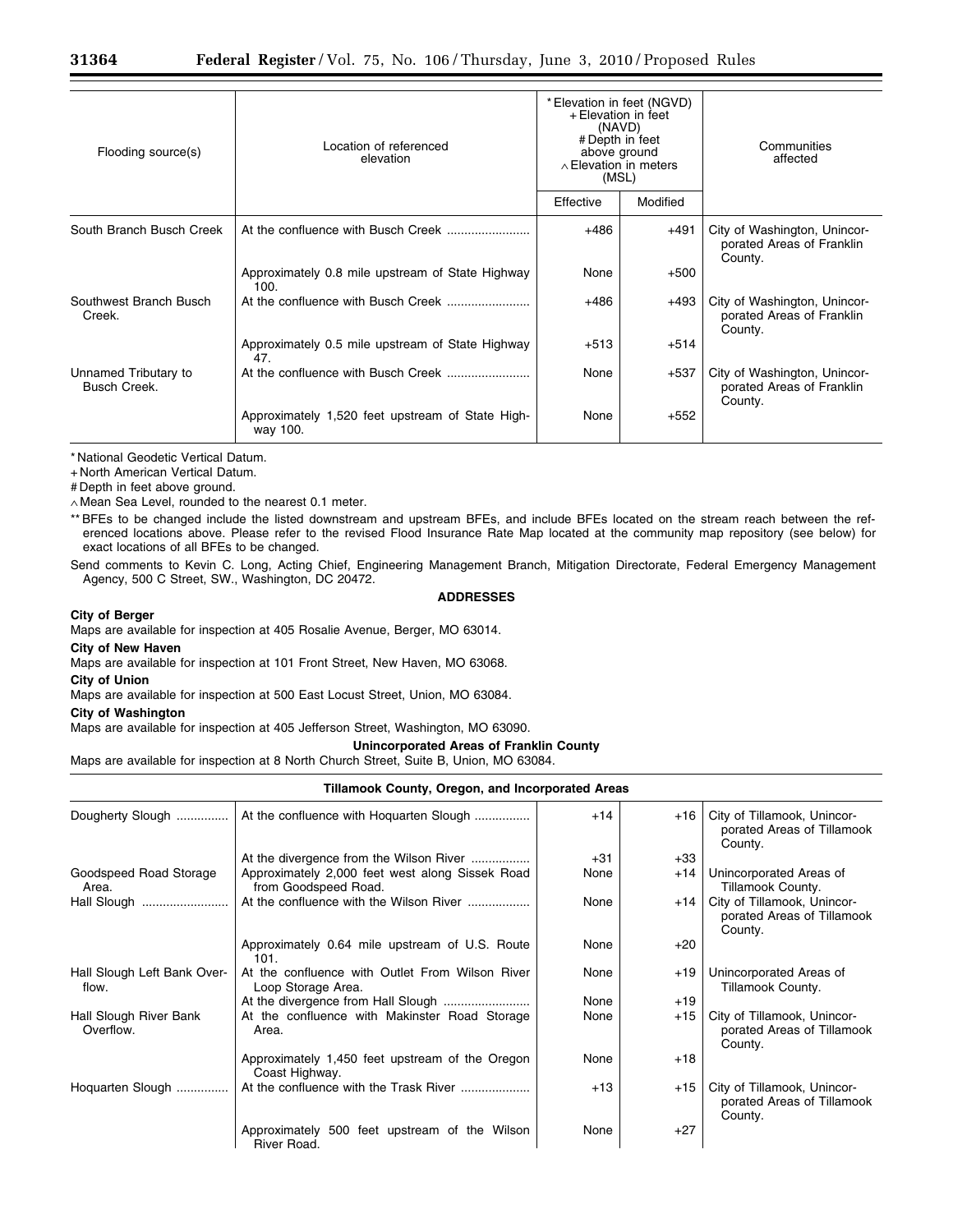| Flooding source(s)                                 | Location of referenced<br>elevation                                                                                                          | * Elevation in feet (NGVD)<br>+ Elevation in feet<br>(NAVD)<br># Depth in feet<br>above ground<br>$\wedge$ Elevation in meters<br>(MSL)<br>Effective<br>Modified |                | Communities<br>affected                                                         |  |
|----------------------------------------------------|----------------------------------------------------------------------------------------------------------------------------------------------|------------------------------------------------------------------------------------------------------------------------------------------------------------------|----------------|---------------------------------------------------------------------------------|--|
|                                                    |                                                                                                                                              |                                                                                                                                                                  |                |                                                                                 |  |
| Hoquarten Slough Left<br>Bank Overflow.            | At the confluence with Hoquarten Slough                                                                                                      | None                                                                                                                                                             | $+16$          | City of Tillamook, Unincor-<br>porated Areas of Tillamook<br>County.            |  |
| Hoquarten Slough Left<br>Bank Storage Area.        | At the divergence from Hoquarten Slough<br>Approximately 1,300 feet west of the intersection of<br>1st Street and Birch Avenue.              | None<br>None                                                                                                                                                     | $+16$<br>$+15$ | City of Tillamook, Unincor-<br>porated Areas of Tillamook                       |  |
| Hoquarten Slough Right<br>Bank Overflow.           | At the confluence with Hoquarten Slough                                                                                                      | None                                                                                                                                                             | +16            | Countv.<br>City of Tillamook, Unincor-<br>porated Areas of Tillamook<br>County. |  |
| Kilchis River                                      | At the divergence from Hoquarten Slough<br>Approximately 1,900 feet downstream of U.S.<br>Route 101.                                         | None<br>None                                                                                                                                                     | $+18$<br>$+14$ | Unincorporated Areas of<br>Tillamook County.                                    |  |
| Kilchis River Left Bank<br>Overflow.               | Approximately 1.3 mile upstream of Myrtle Creek<br>At the confluence with the Kilchis River                                                  | None<br>None                                                                                                                                                     | $+56$<br>$+28$ | Unincorporated Areas of<br>Tillamook County.                                    |  |
| Makinster Road Storage<br>Area.                    | Approximately 1,700 feet upstream of Curil Road                                                                                              | None<br>None                                                                                                                                                     | $+29$<br>$+15$ | City of Tillamook, Unincor-<br>porated Areas of Tillamook                       |  |
| Miami River                                        |                                                                                                                                              | $+12$                                                                                                                                                            | $+14$          | County.<br>City of Garibaldi, Unincor-<br>porated Areas of Tillamook<br>County. |  |
|                                                    | Approximately 1,200 feet upstream of New Miami<br>River Road.                                                                                | $+88$                                                                                                                                                            | +86            |                                                                                 |  |
| Miami River Left Bank<br>Overflow Downstream.      | At the confluence with the Miami River                                                                                                       | None                                                                                                                                                             | $+15$          | Unincorporated Areas of<br>Tillamook County.                                    |  |
|                                                    | Approximately 0.5 mile upstream of the confluence<br>with Illingsworth Creek.                                                                | None                                                                                                                                                             | $+22$          |                                                                                 |  |
| Miami River Left Bank<br>Overflow Upstream.        | At the confluence with the Miami River                                                                                                       | None                                                                                                                                                             | +24            | Unincorporated Areas of<br>Tillamook County.                                    |  |
|                                                    | Approximately 0.53 mile upstream of Moss Creek<br>Road.                                                                                      | None                                                                                                                                                             | $+31$          |                                                                                 |  |
| Old Trask River                                    | At the confluence with the Tillamook River                                                                                                   | None                                                                                                                                                             | +15            | Unincorporated Areas of<br>Tillamook County.                                    |  |
| Old Trask River Overflow                           | At the divergence from the Trask River<br>At the confluence with the Trask River                                                             | None<br>None                                                                                                                                                     | $+16$<br>+14   | Unincorporated Areas of                                                         |  |
| Outlet from Goodspeed<br>Storage Area.             |                                                                                                                                              |                                                                                                                                                                  |                | Tillamook County.                                                               |  |
|                                                    | At the divergence from Old Trask River                                                                                                       | None                                                                                                                                                             | $+15$          |                                                                                 |  |
|                                                    | At the confluence with the Wilson River<br>Just downstream of Goodspeed Road                                                                 | None<br>None                                                                                                                                                     | +14<br>$+15$   |                                                                                 |  |
| Outlet from Wilson River<br>Loop Storage.          | At the confluence with Dougherty Slough                                                                                                      | None                                                                                                                                                             | $+20$          | Unincorporated Areas of<br>Tillamook County.                                    |  |
|                                                    | Approximately 400 feet downstream of Wilson<br>River Loop.                                                                                   | None                                                                                                                                                             | $+25$          |                                                                                 |  |
| Overflow from Hall Slough<br>Left Bank Overflow.   | At the confluence with Goodspeed Road Storage<br>Area.                                                                                       | None                                                                                                                                                             | $+14$          | City of Tillamook, Unincor-<br>porated Areas of Tillamook<br>County.            |  |
|                                                    | Approximately 1,750 feet upstream of the Oregon<br>Coast Highway.                                                                            | None                                                                                                                                                             | +18            |                                                                                 |  |
| Overflow from Wilson River<br>Right Bank Overflow. | At the confluence with the Wilson River                                                                                                      | None                                                                                                                                                             | +17            | Unincorporated Areas of<br>Tillamook County.                                    |  |
|                                                    | Approximately 1,400 feet upstream of Boquist<br>Road.                                                                                        | None                                                                                                                                                             | +18            |                                                                                 |  |
| Overflow from Wilson River<br>Split Flow 2.        | At the confluence with the Tillamook River                                                                                                   | None                                                                                                                                                             | $+14$          | Unincorporated Areas of<br>Tillamook County.                                    |  |
| Overflow from Wilson River<br>Split Flow 3.        | At the divergence from Wilson River Split Flow 2<br>Approximately 600 feet downstream of the diver-<br>gence from Wilson River Split Flow 3. | None<br>None                                                                                                                                                     | $+14$<br>$+14$ | Unincorporated Areas of<br>Tillamook County.                                    |  |
| Stasek Slough                                      | At the divergence from Wilson River Split Flow 3<br>Approximately 80 feet downstream of U.S. Route<br>101.                                   | None<br>None                                                                                                                                                     | $+14$<br>$+14$ | Unincorporated Areas of<br>Tillamook County.                                    |  |
|                                                    | Approximately 1,500 feet upstream of Alderbrook<br>Road.                                                                                     | None                                                                                                                                                             | $+26$          |                                                                                 |  |
| Tillamook Left Bank Stor-<br>age Area.             | Just south of the intersection of Netars Highway<br>and Abbey Lane.                                                                          | None                                                                                                                                                             | +16            | Unincorporated Areas of<br>Tillamook County.                                    |  |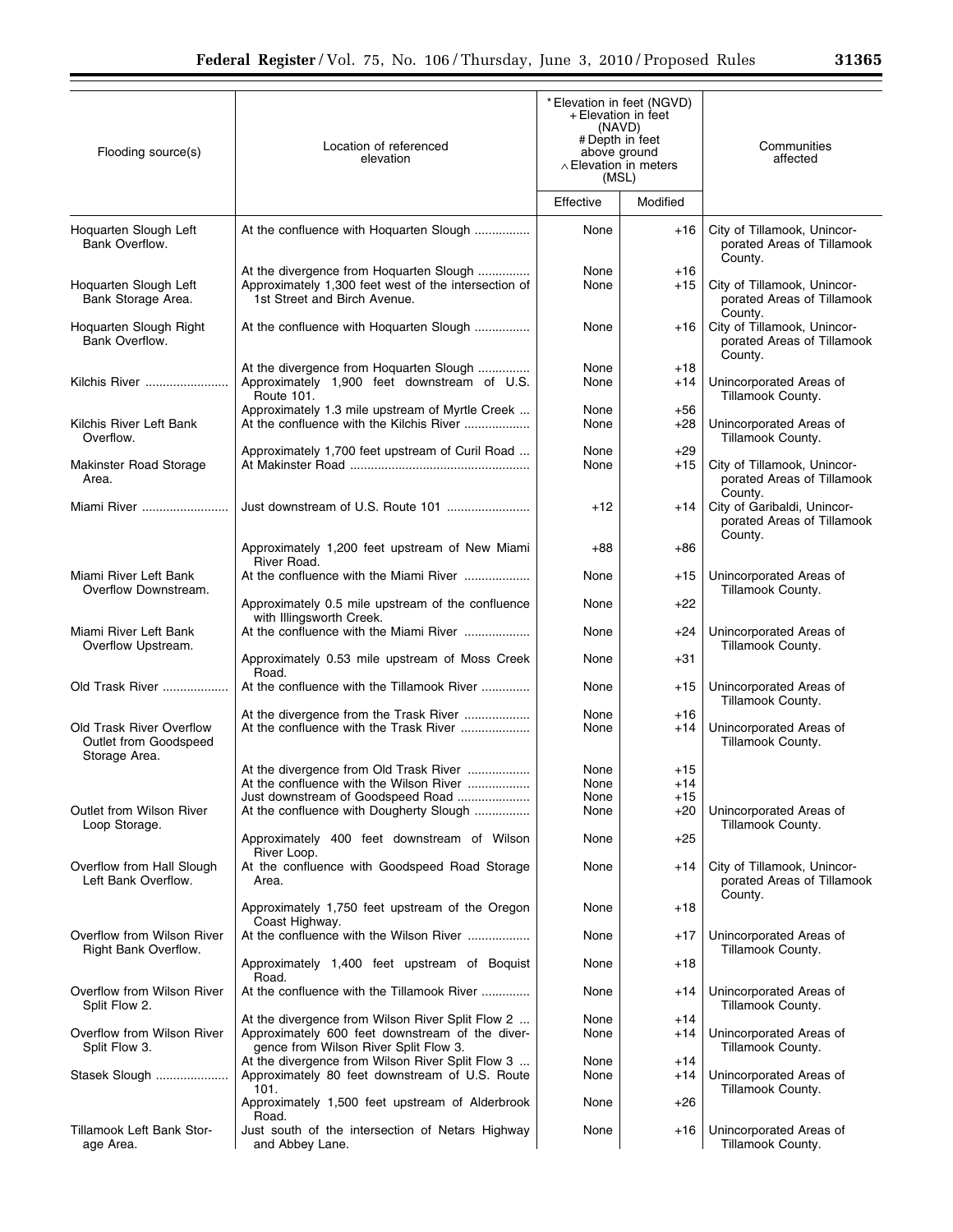$\equiv$ 

Ξ

| Flooding source(s)                                                    | Location of referenced<br>elevation                                                                                                       | * Elevation in feet (NGVD)<br>+ Elevation in feet<br>(NAVD)<br># Depth in feet<br>above ground<br>$\land$ Elevation in meters<br>(MSL) |                | Communities<br>affected                                                 |
|-----------------------------------------------------------------------|-------------------------------------------------------------------------------------------------------------------------------------------|----------------------------------------------------------------------------------------------------------------------------------------|----------------|-------------------------------------------------------------------------|
|                                                                       |                                                                                                                                           | Effective                                                                                                                              | Modified       |                                                                         |
| Tillamook River                                                       |                                                                                                                                           | $+12$                                                                                                                                  | $+14$          | Unincorporated Areas of<br>Tillamook County.                            |
| <b>Tillamook River Left Bank</b><br>Overflow.                         | Just downstream of Bewley Creek Road<br>At the confluence with the Tillamook River                                                        | None<br>None                                                                                                                           | $+27$<br>$+14$ | Unincorporated Areas of<br>Tillamook County.                            |
| Tillamook River Right Bank<br>Overflow.                               | At the divergence from the Tillamook River<br>At the confluence with the Tillamook River Road<br>Storage Area.                            | None<br>None                                                                                                                           | $+14$<br>+16   | Unincorporated Areas of<br>Tillamook County.                            |
| Tillamook River Road Stor-<br>age Area.                               | At the divergence from the Tillamook River                                                                                                | None<br>None                                                                                                                           | $+19$<br>$+16$ | Unincorporated Areas of<br>Tillamook County.                            |
| Trask River                                                           | At the confluence with the Tillamook River                                                                                                | $+12$                                                                                                                                  | $+14$          | City of Tillamook, Unincor-<br>porated Areas of Tillamook<br>County.    |
| Trask River Left Bank Over-<br>flow $1$ .                             | Approximately 600 feet upstream of Cedar Creek<br>At the confluence with Tillamook River Right Bank<br>Overflow.                          | None<br>None                                                                                                                           | $+95$<br>$+17$ | Unincorporated Areas of<br>Tillamook County.                            |
| Trask River Left Bank Over-<br>flow 2.                                | Just downstream of Blimp Boulevard<br>At the confluence with the Trask River                                                              | None<br>None                                                                                                                           | $+29$<br>+33   | Unincorporated Areas of<br>Tillamook County.                            |
|                                                                       | Approximately 1,100 feet upstream of Long Prairie<br>Road.                                                                                | None                                                                                                                                   | $+38$          |                                                                         |
| Trask River Right Bank<br>Overflow.                                   |                                                                                                                                           | None                                                                                                                                   | +16            | City of Tillamook, Unincor-<br>porated Areas of Tillamook<br>County.    |
|                                                                       | Approximately 80 feet upstream of McCormick<br>Loop Road.                                                                                 | None                                                                                                                                   | +24            |                                                                         |
| Trask River Right Bank<br>Overflow Storage Area.                      | Approximately 600 feet south of the intersection of<br>12th Street and Marolf Loop Road.                                                  | None                                                                                                                                   | +24            | Unincorporated Areas of<br>Tillamook County.                            |
| <b>Trask River Right Bank</b><br>Storage Area.                        | Approximately 2,000 feet northeast along U.S.<br>Route 101 from the intersection of Nelsen Road<br>and U.S. Route 101.                    | None                                                                                                                                   | $+24$          | Unincorporated Areas of<br>Tillamook County.                            |
| Trask River Split Flow to<br>Tillamook River.                         | At the confluence with the Tillamook River                                                                                                | None                                                                                                                                   | +14            | Unincorporated Areas of<br>Tillamook County.                            |
| Wilson River                                                          | At the divergence from the Trask River<br>Approximately 0.57 mile upstream of the con-<br>fluence with Tillamook Bay.                     | None<br>$+15$                                                                                                                          | $+14$<br>$+14$ | City of Tillamook, Unincor-<br>porated Areas of Tillamook               |
| Wilson River Left Bank<br>Overflow 1.                                 | Approximately 1,800 feet upstream of Mills Bridge<br>At the confluence with the Wilson River                                              | $+65$<br>None                                                                                                                          | +66<br>$+34$   | County.<br>Unincorporated Areas of<br>Tillamook County.                 |
| Wilson River Left Bank                                                | At the divergence from the Wilson River<br>At the confluence with Dougherty Slough                                                        | None<br>None                                                                                                                           | $+41$<br>$+29$ | Unincorporated Areas of                                                 |
| Overflow 2.                                                           | Approximately 1,700 feet upstream of Donaldson<br>Road.                                                                                   | None                                                                                                                                   | $+37$          | Tillamook County.                                                       |
| Wilson River Loop Storage<br>Area.                                    | Approximately 1,400 feet south along Wilson Loop<br>Road from Sollie Smith Road.                                                          | None                                                                                                                                   | $+32$          | Unincorporated Areas of<br>Tillamook County.                            |
| Wilson River Right Bank<br>Overflow.                                  | At the confluence with the Wilson River<br>At the divergence from the Wilson River                                                        | None<br>None                                                                                                                           | $+19$<br>$+25$ | Unincorporated Areas of<br>Tillamook County.                            |
| Wilson River Right Bank<br>Storage Area.<br>Wilson River Split Flow 1 | Approximately 650 feet south of the intersection of<br>Aldercrest Road and Sollie Smith Road.<br>At the convergence with the Wilson River | None<br>None                                                                                                                           | $+33$<br>$+14$ | Unincorporated Areas of<br>Tillamook County.<br>Unincorporated Areas of |
|                                                                       | At the divergence from the Wilson River                                                                                                   | None                                                                                                                                   | +14            | Tillamook County.                                                       |
| Wilson River Split Flow 2                                             | At the divergence from the Wilson River                                                                                                   | None<br>None                                                                                                                           | +14<br>+15     | Unincorporated Areas of<br>Tillamook County.                            |
| Wilson River Split Flow 2<br>and 3 Storage Area.                      | Just east of Wilson River Split Flow 2                                                                                                    | None                                                                                                                                   | $+14$          | Unincorporated Areas of<br>Tillamook County.                            |
| Wilson River Split Flow 3                                             | At the confluence with Wilson River Split Flow 2                                                                                          | None                                                                                                                                   | $+14$          | Unincorporated Areas of<br>Tillamook County.                            |
| Wilson River Split Flow to<br>Tillamook River.                        | At the divergence from the Wilson River<br>At the confluence with the Tillamook River                                                     | None<br>None                                                                                                                           | +15<br>+14     | Unincorporated Areas of<br>Tillamook County.                            |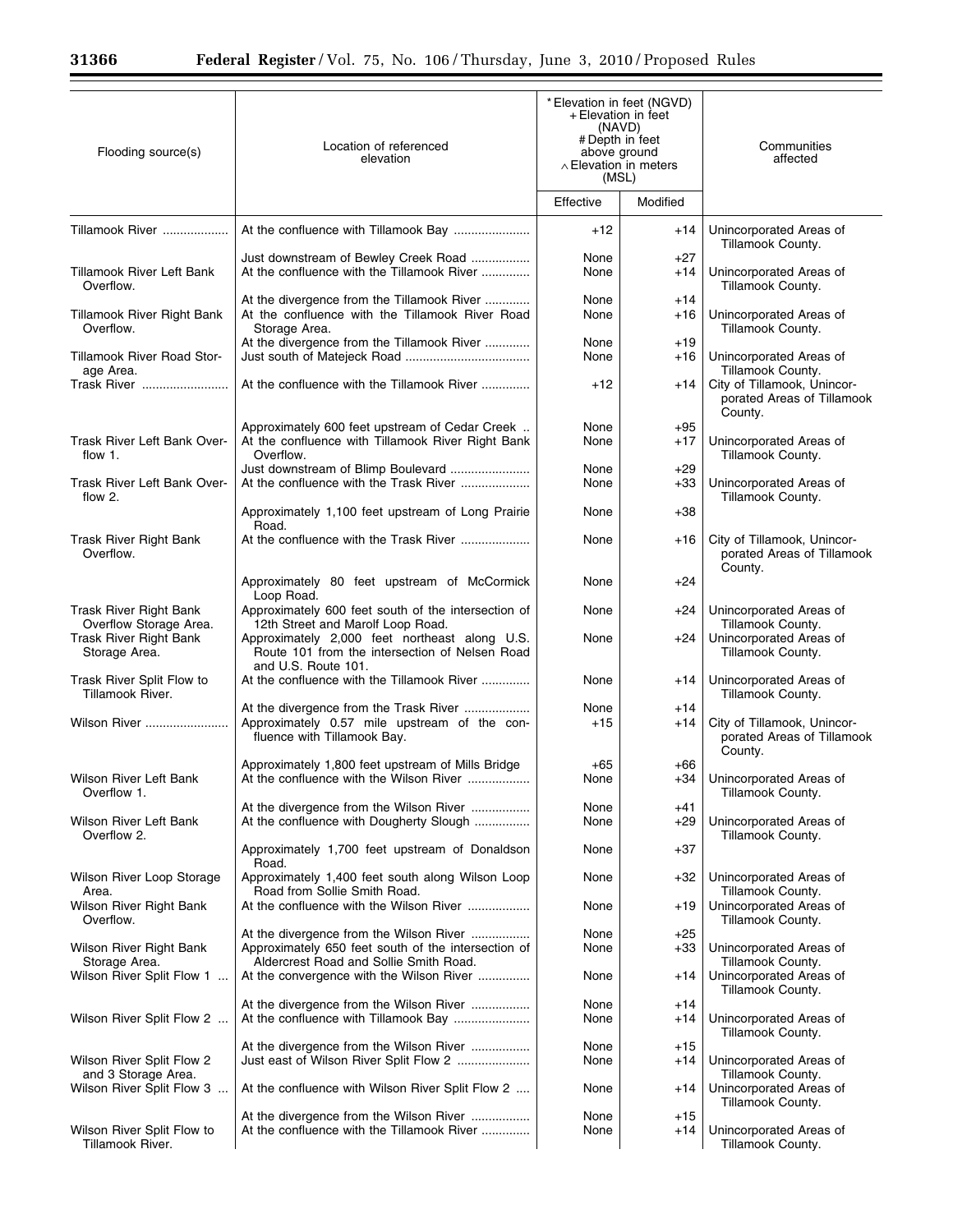| Flooding source(s) | Location of referenced<br>elevation     |           | * Elevation in feet (NGVD)<br>+ Elevation in feet<br>(NAVD)<br># Depth in feet<br>above ground<br>$\land$ Elevation in meters<br>(MSL) | Communities<br>affected |
|--------------------|-----------------------------------------|-----------|----------------------------------------------------------------------------------------------------------------------------------------|-------------------------|
|                    |                                         | Effective | Modified                                                                                                                               |                         |
|                    | At the divergence from the Wilson River | None      | $+14$                                                                                                                                  |                         |

+ North American Vertical Datum.

# Depth in feet above ground.

∧ Mean Sea Level, rounded to the nearest 0.1 meter.

\*\* BFEs to be changed include the listed downstream and upstream BFEs, and include BFEs located on the stream reach between the referenced locations above. Please refer to the revised Flood Insurance Rate Map located at the community map repository (see below) for exact locations of all BFEs to be changed.

Send comments to Kevin C. Long, Acting Chief, Engineering Management Branch, Mitigation Directorate, Federal Emergency Management Agency, 500 C Street, SW., Washington, DC 20472.

### **ADDRESSES**

### **City of Garibaldi**

Maps are available for inspection at 107 6th Street, Garibaldi, OR 97118. **City of Tillamook** 

Maps are available for inspection at 210 Laurel Avenue, Tillamook, OR 97141.

**Unincorporated Areas of Tillamook County** 

Maps are available for inspection at 201 Laurel Avenue, Tillamook, OR 97141.

### **Marlboro County, South Carolina, and Incorporated Areas**

| Great Pee Dee River | Approximately 2.8 miles downstream of U.S. Route                       | None |        | +93 Unincorporated Areas of Marl-<br>boro County. |
|---------------------|------------------------------------------------------------------------|------|--------|---------------------------------------------------|
|                     | Approximately 1.1 mile upstream of the confluence<br>with Marks Creek. | None | $+110$ |                                                   |

\* National Geodetic Vertical Datum.

+ North American Vertical Datum.

# Depth in feet above ground.

∧ Mean Sea Level, rounded to the nearest 0.1 meter.

\*\* BFEs to be changed include the listed downstream and upstream BFEs, and include BFEs located on the stream reach between the referenced locations above. Please refer to the revised Flood Insurance Rate Map located at the community map repository (see below) for exact locations of all BFEs to be changed.

Send comments to Kevin C. Long, Acting Chief, Engineering Management Branch, Mitigation Directorate, Federal Emergency Management Agency, 500 C Street, SW., Washington, DC 20472.

### **ADDRESSES**

# **Unincorporated Areas of Marlboro County**

Maps are available for inspection at the Marlboro County Courthouse, 105 Main Street, Bennettsville, SC 29512.

| Union County, South Carolina, and Incorporated Areas |                                                            |      |        |                       |
|------------------------------------------------------|------------------------------------------------------------|------|--------|-----------------------|
| Broad River                                          | Approximately 10 feet downstream of State High-<br>wav 49. | None | $+367$ | Township of Lockhart. |
|                                                      | Approximately 1.1 mile upstream of State Highway<br>49.    | None | $+412$ |                       |
| Canal                                                | Approximately 28 feet downstream of State High-<br>wav 49. | None | $+393$ | Township of Lockhart. |
|                                                      | Just downstream of the Lockhart Dam                        | None | $+409$ |                       |

\* National Geodetic Vertical Datum.

+ North American Vertical Datum.

# Depth in feet above ground.

∧ Mean Sea Level, rounded to the nearest 0.1 meter.

\*\* BFEs to be changed include the listed downstream and upstream BFEs, and include BFEs located on the stream reach between the referenced locations above. Please refer to the revised Flood Insurance Rate Map located at the community map repository (see below) for exact locations of all BFEs to be changed.

Send comments to Kevin C. Long, Acting Chief, Engineering Management Branch, Mitigation Directorate, Federal Emergency Management Agency, 500 C Street, SW., Washington, DC 20472.

### **Township of Lockhart**

**ADDRESSES** 

Maps are available for inspection at the Town Hall, 118 Mill Street, Lockhart, SC 29364.